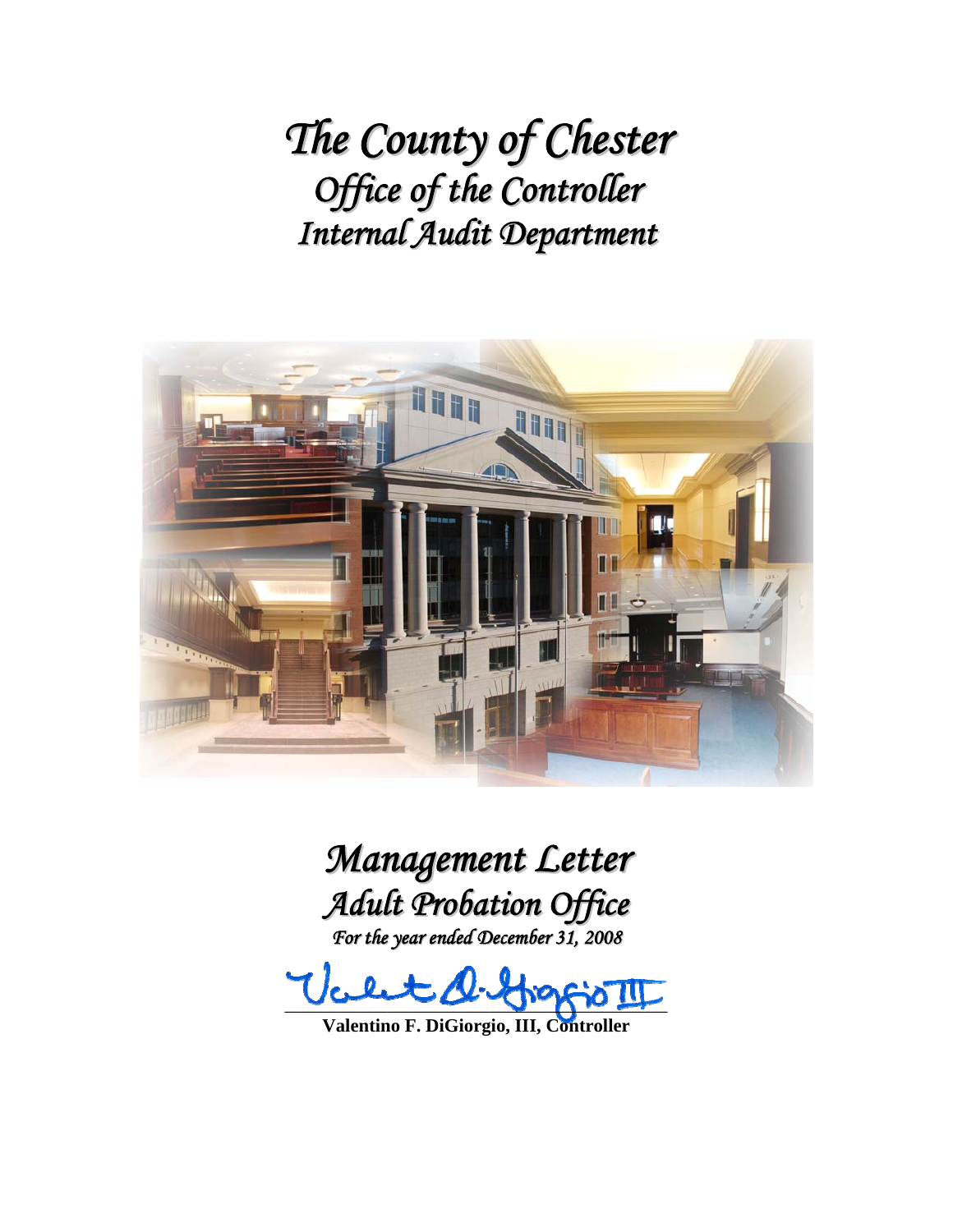## **To: Christopher Murphy, Chief Probation Officer**

## *Introduction*

On December 17, 2009, Internal Audit completed an audit of the *Office of the Clerk of Courts (Clerk)* and *Adult Probation (APO).* Sharon Kaye Jones, CIA was the auditor-incharge and was assisted by 1 additional member of the audit team. Internal Audit is required by Pennsylvania County Code to review county offices annually to ensure compliance with policies and procedures and to assess their overall control structure. The scope of the audit included a review of the following:

- Cash and Petty Cash
- Liabilities
- Manual Receipts
- Cash Receipts
- Cash Disbursements
- Voided Transactions
- Automation Fund
- Unclaimed Property Escheats

We conducted our audit in accordance with generally accepted auditing standards and standards applicable to financial audits contained in *Government Auditing Standards* published by the Comptroller of the United States. We have also issued our Independent Auditor's Report on Compliance and Internal Control over Financial Reporting concurrent with this management letter. Disclosures and other information in this report (also dated December 17, 2009) should be considered in conjunction with this management letter.

## *Executive Summary*

The management and staff of *APO* are, in all material respects, in compliance with policies and procedures imposed by the County of Chester and the Commonwealth of Pennsylvania. Internal Audit did however identify a few minor internal control and procedural weaknesses. These inadvertencies do not appear to be the result of deliberate misconduct but instead seem to be human errors and oversights.

Although this audit included the work of the *Clerk* and *APO,* management has requested that two separate reports be issued, each one independent of the other. Matters specific to the *Clerk* are removed from this document and included in the management letter addressed to the Clerk of Courts.

Internal Audit would like to thank the management and staff of the *Clerk* and *APO* for their cooperation and assistance during the course of this audit. Please feel free to contact our office at (610) 344-5913 should you have any questions or concerns.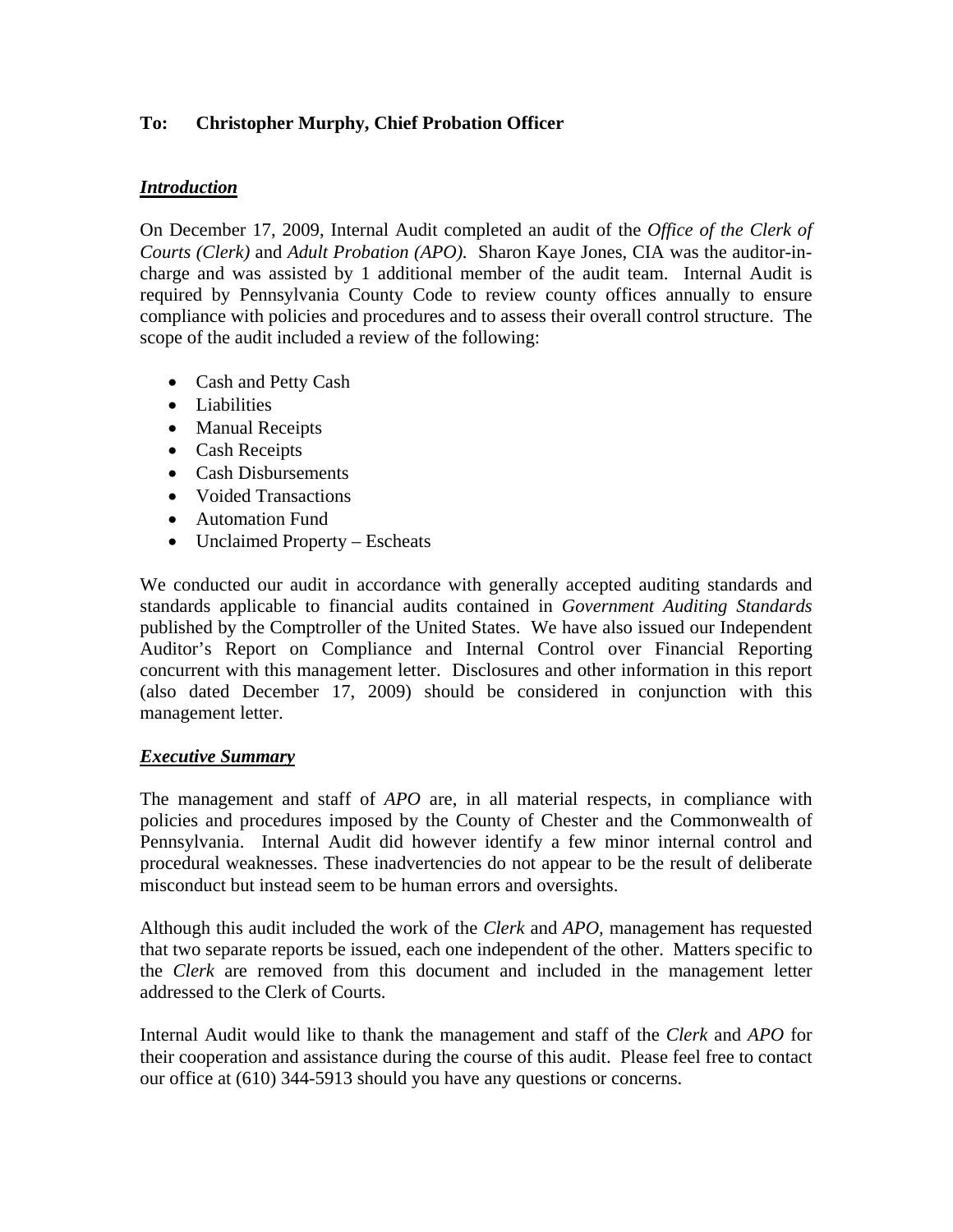## **OFFICE OF ADULT PROBATION**

## **FINDINGS AND RECOMMENDATIONS**

## **FOR THE YEAR ENDED DECEMBER 31, 2008**

## **I. INTERNAL CONTROL FINDINGS AND RECOMMENDATIONS**

### RECORDING / RECORDKEEPING

#### Finding 1: Manual Receipts

In 1 instance, information on the manual receipt was not properly entered into the state CPCMS system.

#### Recommendation

Internal Audit would like to emphasize the importance of entering information from manual records into the computerized system accurately, and in a timely manner.

#### *Auditee Response*

*Recommendation is accepted and Account Clerks have been notified of this matter.* 

## **II. COMPLIANCE WITH POLICIES AND PROCEDURES**

#### Finding 1: Cash Receipts

In 3 instances, overpayments were not refunded to the remitter in a timely manner. As a matter of fact, the refund was only processed because of an inquiry made by Internal Audit during the course of the audit. The original payments had been received 18 months prior to being returned.

#### Recommendation

Adult Probation should be reminded to review "undisbursed funds" routinely to ensure that refunds are processed in a timely manner. After a 14 day period expires and the check is not returned for insufficient funds, overpayments should be returned to the remitter unless other arrangements have been made to apply the money to another existing case.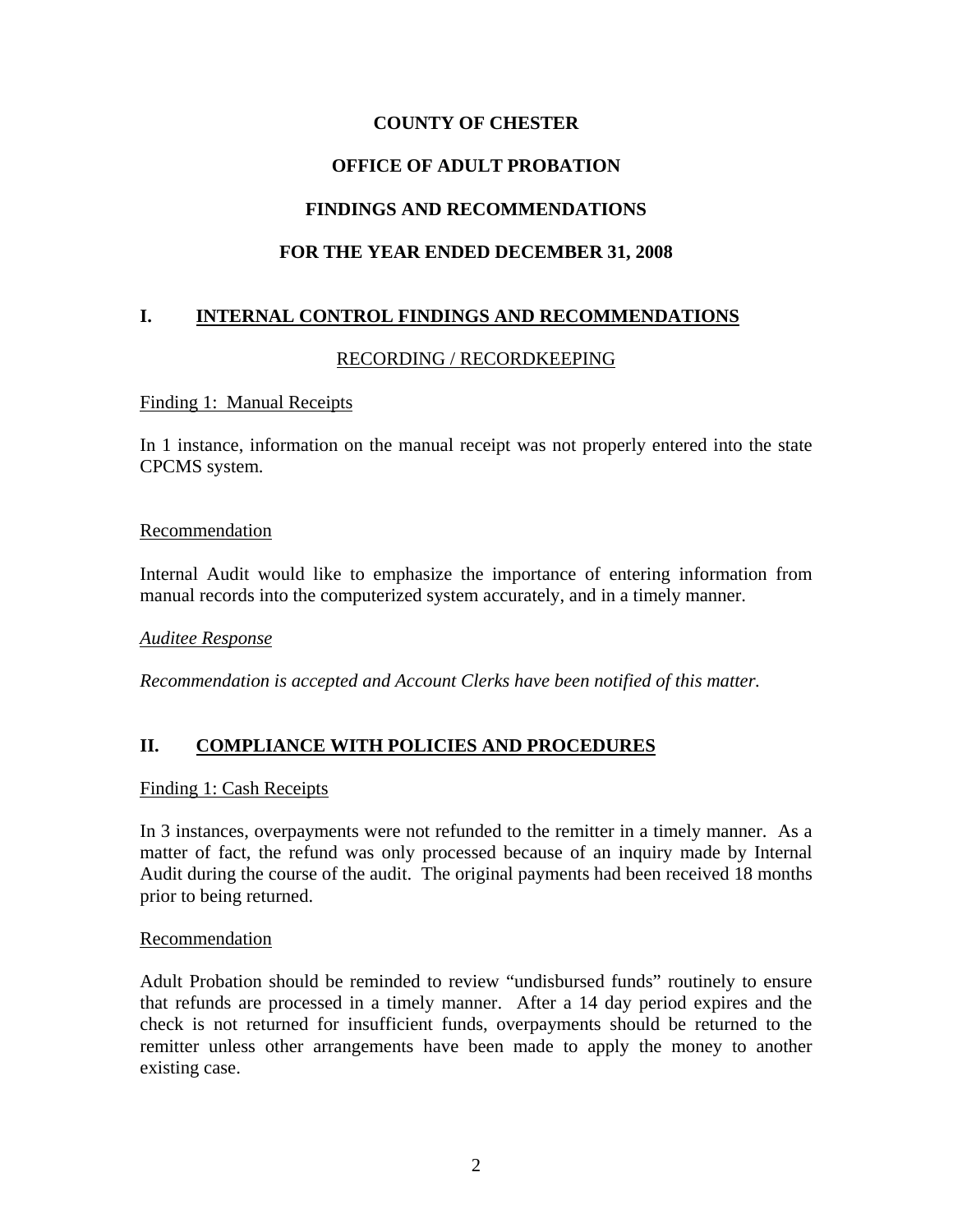# **COUNTY OF CHESTER OFFICE OF ADULT PROBATION FINDINGS AND RECOMMENDATIONS FOR THE YEAR ENDED DECEMBER 31, 2008**

## **II. COMPLIANCE WITH POLICIES AND PROCEDURES**

### Finding 1: Cash Receipts (continued)

#### *Auditee Response*

*Collection Supervisor will review reports monthly to issue refunds in a timely manner.* 

#### Finding 2: Voided Disbursements

In 7 instances, the office copy of a voided check was not properly marked "void". In addition, Internal Audit also noted that the reason for the void was not documented on 3 cancelled disbursements.

#### Recommendation

Internal Audit would like to emphasize the need to properly cancel office copies of voided disbursements and to provide the reason for the cancellation. Such documentation is necessary to provide complete and accurate accounting records.

#### *Auditee Response*

*Collection Supervisor has spoken to the Account Clerk III in regards to voiding checks properly.* 

#### Finding 3: Cash Disbursements

In 2 instances, a restitution payment received by Adult Probation was not issued to the victim in a timely manner. The \$40 and \$13 payments were receipted on 12/24/07 and 5/8/08 respectively but were not paid out until 9/9/08.

#### Recommendation

Internal Audit recommends that restitution payments be paid over to the victim as soon as possible.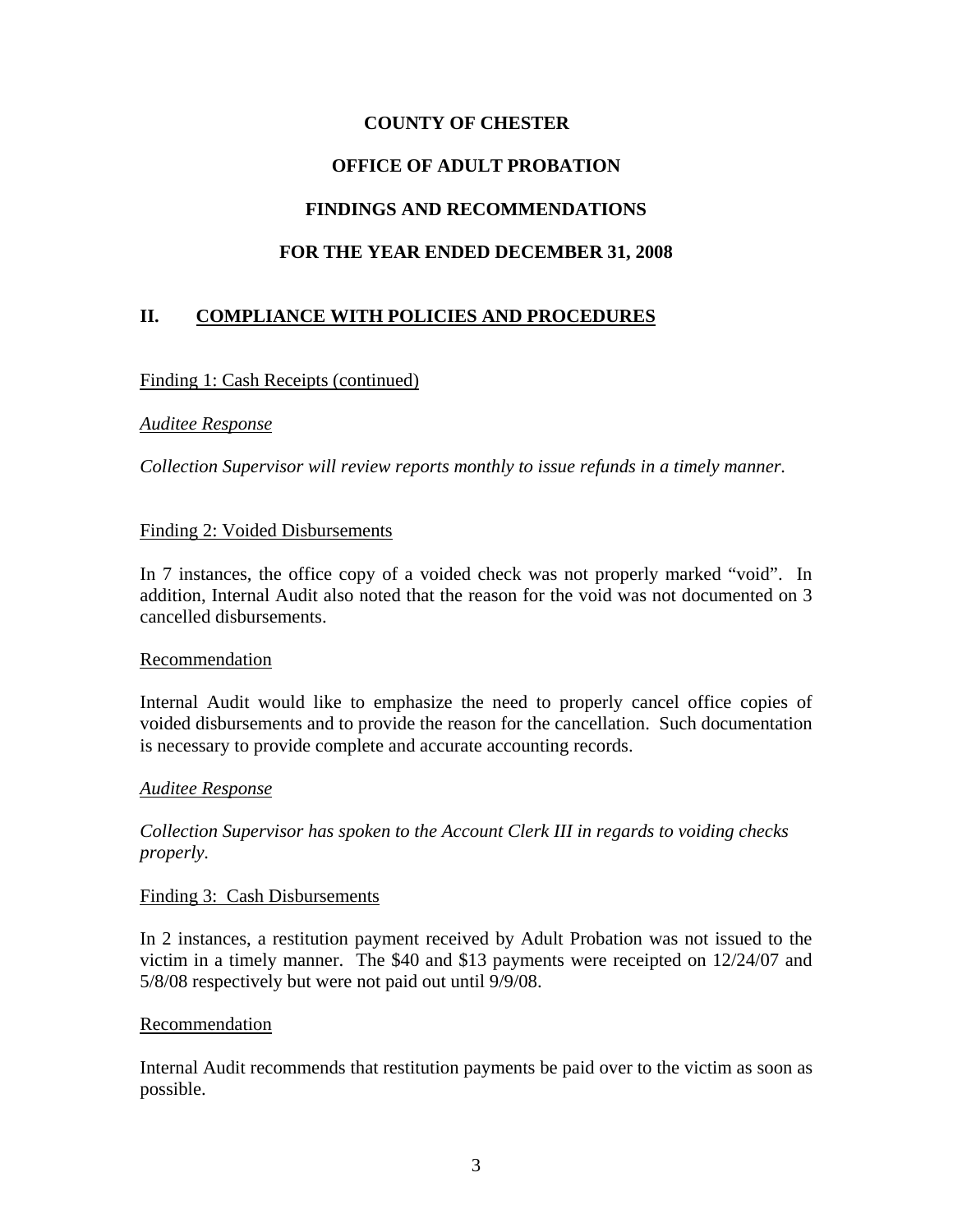### **OFFICE OF ADULT PROBATION**

### **FINDINGS AND RECOMMENDATIONS**

### **FOR THE YEAR ENDED DECEMBER 31, 2008**

## **II. COMPLIANCE WITH POLICIES AND PROCEDURES**

#### Finding 3: Cash Disbursements (continued)

#### Recommendation

In instances in which the payment is an insignificant amount (\$5 or less; \$10 or less) the monies may be held and combined with subsequent payments. Internal Audit however suggests that the Chief Probation Office set the payment threshold and establish a written policy related to this or any procedural modification.

#### *Auditee Response*

*One a month Collection Supervisor will create checks sitting in the "Checks to be Created" query to all recipients with a monetary value greater than \$1.00.* 

#### Finding 4: Unclaimed Property

In 1 instance, Internal Audit found no evidence that the Office of Adult Probation performed the necessary "due diligence" on a stale dated check prior to transferring over to the County as "unclaimed."

#### Recommendation

Internal Audit recommends that the Office of Adult Probation not only perform the necessary "due diligence" on long outstanding checks, but that they also retain documentation to provide evidence of the same.

#### *Auditee Response*

*Auditee agrees with recommendation.*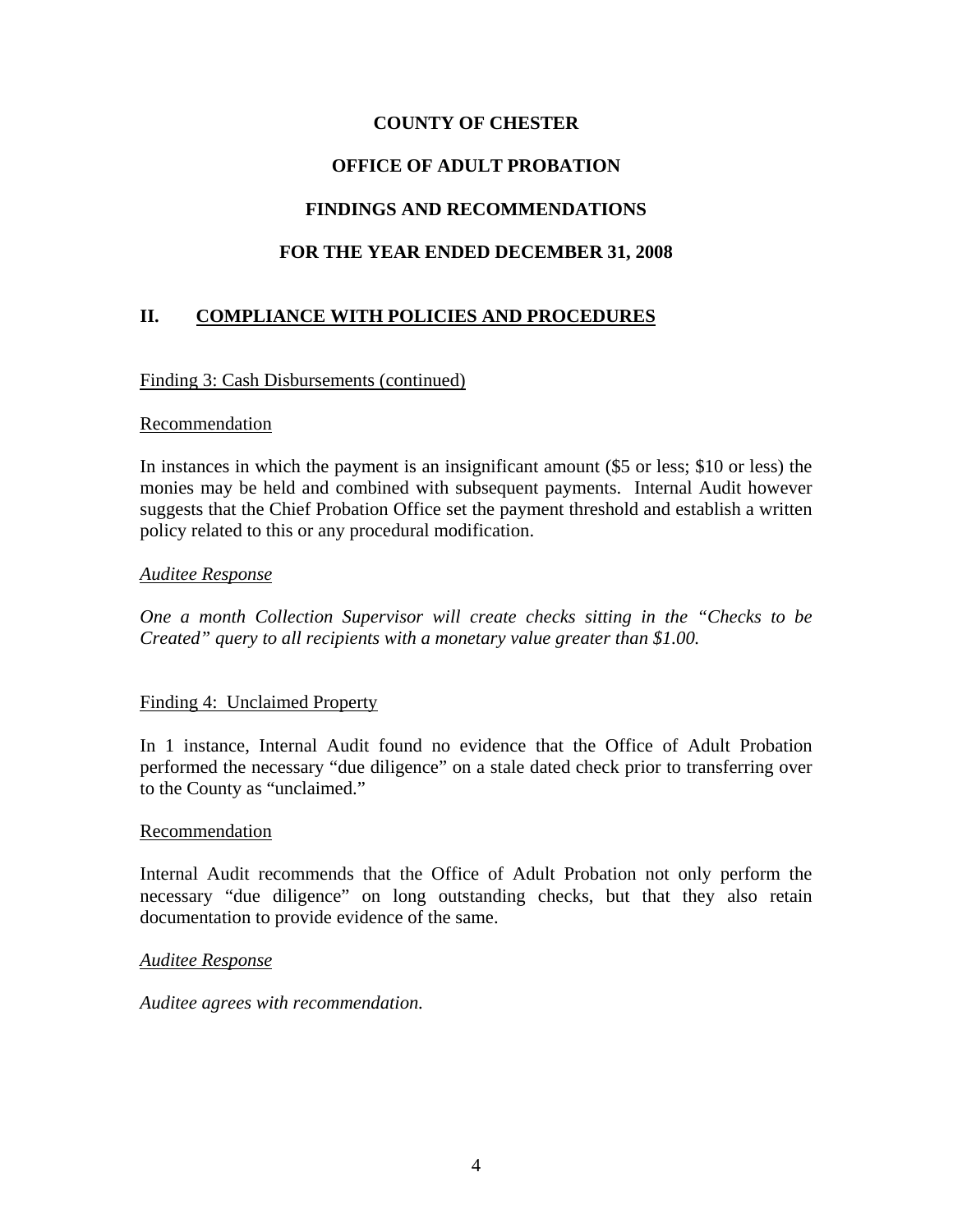## **OFFICE OF ADULT PROBATION**

## **FINDINGS AND RECOMMENDATIONS**

## **FOR THE YEAR ENDED DECEMBER 31, 2008**

## **II. COMPLIANCE WITH POLICIES AND PROCEDURES**

### Finding 5: Stale Dated Checks

During the prior year's audit, Internal Audit noted that a large number of stale dated checks (265) were not voided in a timely manner. Upon issuance of the APO report and management letter, the department followed Internal Audit's recommendation and voided 262 of these stale dated checks in December 2008. The remaining 3 checks were not voided until 2/25/09. The department was unable to explain why these checks were held outstanding and not voided with the others.

#### Recommendation

Disbursements that remain outstanding for a period that exceeds the official *void date* printed on the check (previously 60 days / now 180 days) should be considered stale and non-negotiable. These checks should be removed from the list of "outstanding items", voided, and held until proper due diligence has been performed. Should follow-up procedures prove unsuccessful, the items should then be held for future escheatment to the state.

#### *Auditee Response*

*Outstanding or Uncleared Transactions Report will be run on a monthly basis and all checks beyond the 180 valid date will be voided.*